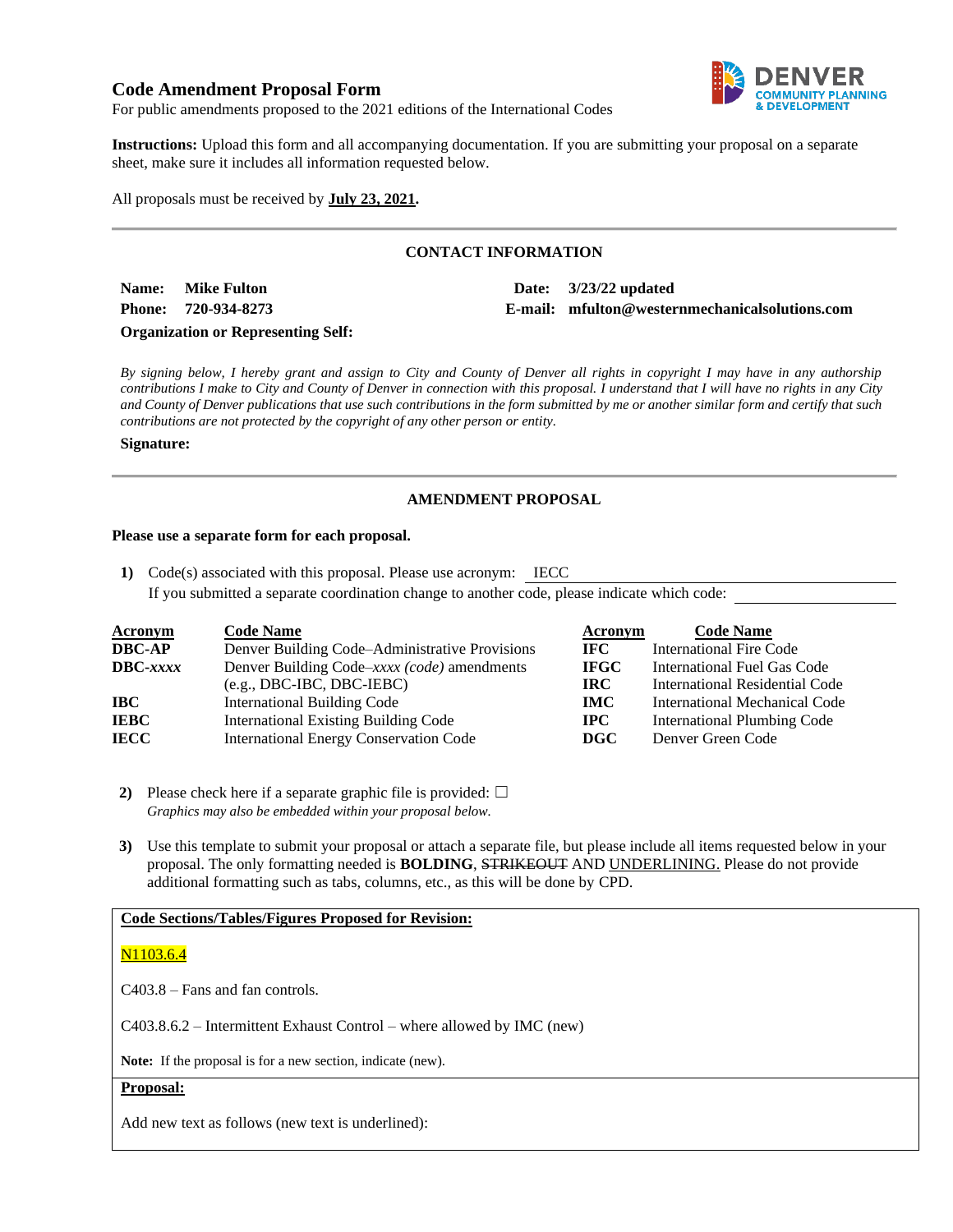C403.8 – Fans and fan controls.

Fans in HVAC systems shall comply with Sections C403.8.1 through C403.8.6.42

**C403.8.6.2 – Intermittent Exhaust Control for Bathrooms and Toilet Rooms**. Where an exhaust system serving a bathroom or toilet room is designed for intermittent operation, the exhaust system shall be provided with manual-on capability and one or more of the following controls:

- 1. Timer control that has a minimum set point of no greater than 20 minutes.
- 2. Occupancy control that automatically turns off exhaust fans within 30 minutes after all occupants have left the space.
- 3. Humidity control capable of manual or automatic adjustment between a relative humidity range of  $\leq 50\%$  to a maximum of 80%.
- 4. Contaminant control that responds to particle or gaseous concentration.

Exception: Exhaust systems serving as a component of an outdoor air ventilation system.

Note: Show the proposal using strikeout, underline format. At the start of each section, give one of the following instructions:

- Revise as follows:
- Add new text as follows:
- Delete and substitute as follows:
- Delete without substitution:

## **Supporting Information:**

Purpose: New requirements to the code.

Reason: To reduce energy consumption and unnecessary infiltration in buildings.

Substantiation: Bin analysis was run on a 50 cfm bath exhaust fan. It was assumed the fan would run 2 hours a day with a manual switch vs. 5 minutes with a timer. Only heating energy and fan energy was reviewed, savings was \$ 27 per year based on Xcel rates. Assuming \$ 100 installed cost, the payback is 4 years . Backup material is available upon request.

Added benefit is that occupants no longer need to remember to go back and shutoff the bathroom exhaust fan or be annoyed by the sound level.

#### **Notes and Precedents:**

- A. Examples of other occupancy control requirement: IECC C403.13.1, C405.2.1.1
- B. Examples of timer or "time-switch" control requirement: IECC C403.7.6.2, C403.13.1, C405.2.2
- C. Example of humidity control requirement: California Title 24, Part 11, [Section 4.506](https://codes.iccsafe.org/content/CAGBC2019JUL21S/chapter-4-residential-mandatory-measures)
- D. IMC definition of bathrooms, which includes showers: **BATHROOM.** A room containing a bathtub, shower, spa or similar bathing fixture.
- E. One IECC example of a contaminant control is a "demand control" ventilation system (C403.7). There are no requirements for the type of contaminant (e.g., CO2) that must be sensed or the minimum concentration of the contaminant below which the system would be required to shut off. By not constraining option #4 to a particular type of contaminant nor identifying a concentration threshold, this proposed language is aligned with the current IECC precedent for addressing these types of controls.

### **Estimated costs:**

Humidity control: ~\$30-\$50 Timer control: ~\$15-\$70 Occupancy control: ~\$20-\$40 Contaminant control: ~\$300

**Note:** This section MUST include these items:

- **Purpose**: State the purpose of the proposed amendment to physical, environmental and customary characteristics that are specific to the City and County of Denver (e.g., clarify the code; revise outdated material; substitute new or revised material for physical, environmental and customary characteristics; add new requirements to the code; delete current requirements, etc. to reflect physical, environmental and customary characteristics that are specific to the City and County of Denver)
- **Reasons**: Clearly justify the change to current code provisions, stating why the proposal is necessary to reflect physical, environmental and customary characteristics that are specific to the City and County of Denver. Proposals that add or delete requirements shall be supported by a logical explanation that clearly shows why the current code does not reflect physical, environmental and customary characteristics that are specific to the City and County of Denver and explains how such proposal will improve the code.